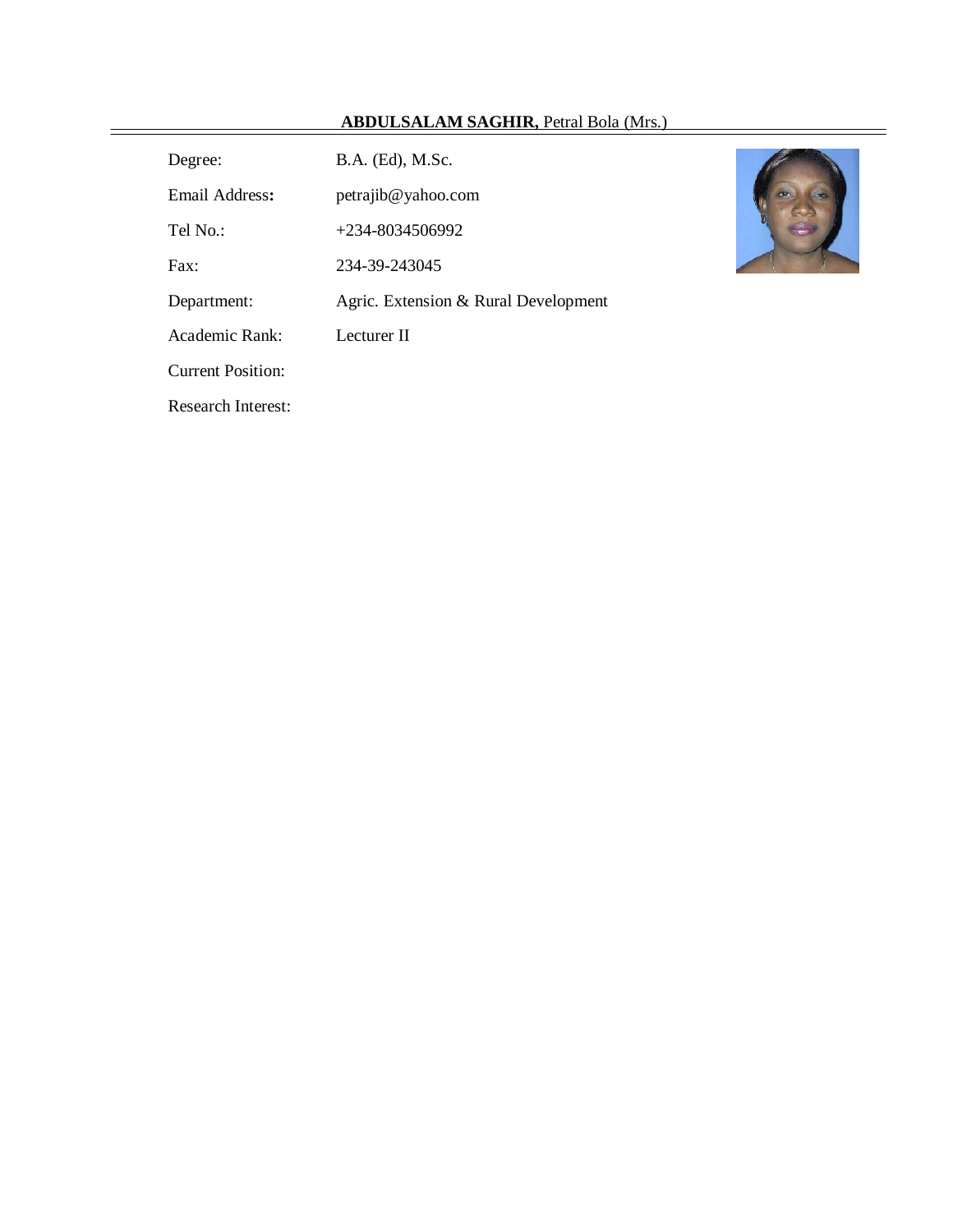## **ACADEMIC DEGREES WITH DATE**

- M.Sc., 2002
- B.A (Ed), 1998

## **INSTITUTIONS ATTENDED WITH DATE**

- Ahmadu Bello University, Nigeria 1999-2002
- Ahmadu Bello University, Nigeria 1992-1998

# **MEMBERSHIP OF PROFESSIONAL BODIES**

- Member, Agricultural Extension Society of Nigeria
- Life member, Rural Sociological Association of Nigeria
- Member, Farm Management Association of Nigeria
- Member, Sustainable Livelihoods and Development Network for Africa (SLIDEN)

## **PRIZES, HONOURS, NATIONAL AND INTERNATIONAL RECOGNITION**

 State Honors Award (Kaduna State) for the Most Outstanding Corper of the year (1999-2000)

# **COURSES TAUGHT**

# **RESEARCH CONDUCTED**

# **PUBLICATIONS**

## **Theses and Dissertation**

1. Undergraduate project, A.B.U Zaria 1998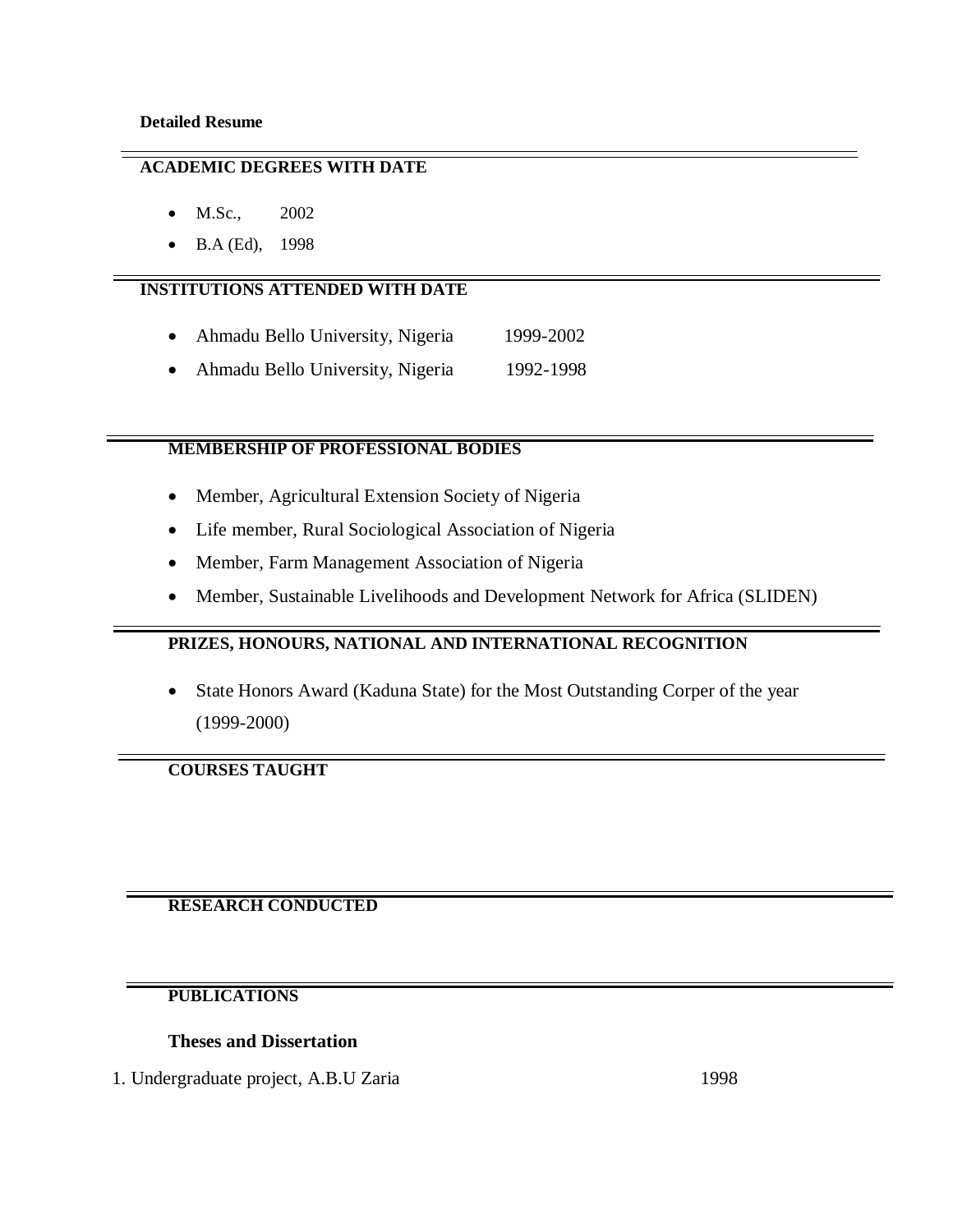The Impact of Family Support Programme on the Socio-Economic Development of Women in Sabon Gari L.G.A. of Kaduna State. Nigeria.

2. Master's Thesis ABU, Zaria 2002 Relationship between Poverty and Natural Resource Use among Rural Women in Birnin Gwari, Kaduna State, Nigeria: Implications for Sustainable Rural Development.

3. Ph. D Thesis Title, UNAAB On going

Contextual Factors Predisposing Rural Youths to the Risks of HIV/AIDS in Kaduna State, Nigeria.

## **ARTICLES IN LEARNED JOURNALS**

- 1. **Ajiboye Petra .B.** and Abdulsalam, S.A (2006): Poverty, Natural Resource Use and Rural Women in Birnin Gwari Area of Kaduna State, Nigeria. Nigeria Journal of Political Science. Vol.10 (1 and 2) pp.125-138
- 2. Abdulsalam S.A. and **Ajiboye P.B** (2006) Macroeconomic Implications of HIV\AIDS on Domestic Absorption in Nigeria. Journal of Economic and Social Research. Vol.4.(1) pp.151-168
- 3. **Abdulsalam-Saghir,P.B**, Okunlola, O.O.and Adebayo K (2007):Stakeholders' Perceptions of The Impact of The UNAAB Cassava Fufu Commercialisation Project in Ogun State, Nigeria. Nigerian Journal of Rural Sociology. Vol. 7 (1&2) pp.1-9
- **4. Abdulsalam-Saghir, P.B**,Akinola, M.O. and Abdulsalam S.A.(2007): Agricultural Produce Marketing and Gender Empowerment: A case of Women's Cross Border Trade in Northern Nigeria. Journal of Farm Management Association Of Nigeria (FAMAN).Vol.8 (2) pp.34-40
- **5. Abdulsalam-Saghir, P.B.** (2008): Women Empowerment and Natural Resource Use: A Model for Choice Consideration in Poverty Reduction Policy. Journal of Sustainable Development. Vol. 5. No.1/2 pp12-18.
- **6.** Ladebo, O.J., Awotunde, J.M. and **Abdulsalam-Saghir, P.B.** (2008): Coworkers' and Supervisor Interactional Justice: Corelates of Extension Personnel's Job Satisfaction, Distress and Aggressive Behavior. Journal of Behavioral and Applied Management. Vol. 9, No.2 pp206-225 ISSN 1930-0158.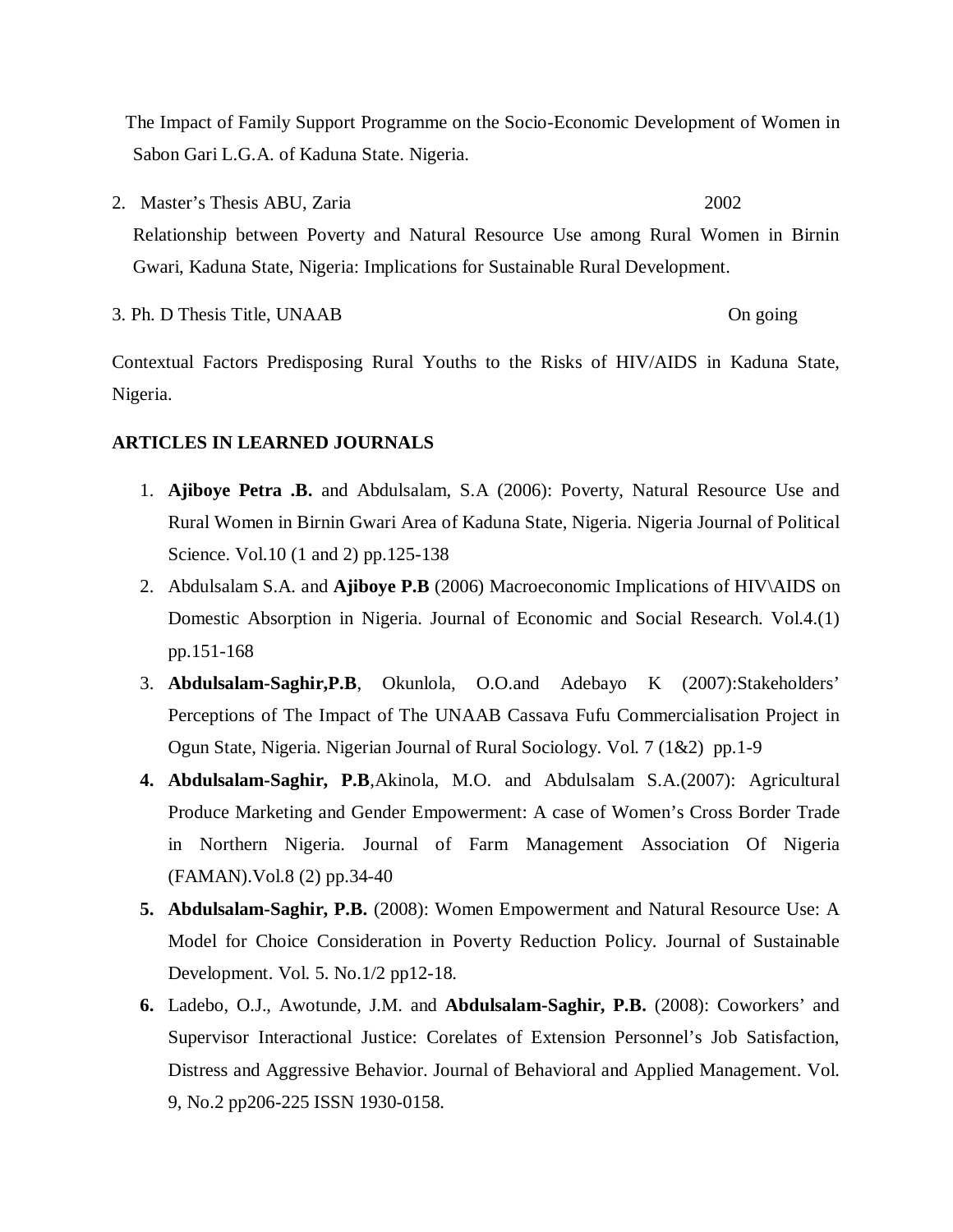**7.** Akinola, M.O., Omokore, D.F. and **Abdulsalam-Saghir, P.B.**(2008): Effects of Irrigated Agriculture on Farmers' Livelihood in the North-West Zone of Nigeria: The Agro-Ecological Perspectives. Journal of Educational Research and Development.Vol.3 No. 1 pp 318-325.

# **ARTICLES IN CONFERENCE PROCEEDING**

- 1. **Abdulsalam-Saghir, P.B** and Ogunbanwo, S.A (2006): Analysis of Extension and Training Needs of Physically Challenged Farmers in Ogun State, Nigeria. 11<sup>th</sup> Annual Conference Proceeding of Agricultural Extension Society of Nigeria (3<sup>rd</sup> -6<sup>th</sup> April, 2006) pp.306-314
- 2. **Abdulsalam-Saghir. P.B**; Aromolaran, K.A and Ajeigbe, S.A. (2009)The Perception Of Male And Female Rural Youths Towards Agriculture As A Vocation In Obafemi-Owode Local Government Area Of Ogun State.  $17<sup>th</sup>$  Annual Congress Proceeding of Nigerian Rural Sociological Association (NRSA)
- 3. **Abdulsalam-Saghir. P.B**; Aromolaran, K.A and Togun, B (2009)Perception Of Transporters Of Agricultural Products Transporters (Migrants) About Hiv/Aids In Bodija Market, Oyo-State, Nigeria.  $17<sup>th</sup>$  Annual Congress Proceeding of National Rural Sociological Association (NRSA)

# **MULTIDISCIPLINARY INTERNATIONAL RESEARCH REPORT**

**1.** Cassava: Adding Value for Africa Gender and Diversity Report – Nigeria by Ruth Butterworth, **Petra Abdulsalam-Saghir**, Adrienne Martin in collaboration with Natural Resource Institute (NRI) University of Greenwich, Bill & Mellinda Gates Foundation, University of Agriculture, Abeokuta, Nigeria. September 2008. www.nri.org & www.cava.org

**2.** Cassava: Adding Value For Africa (C:Ava) Value Chain Analysis for Nigeria by U. Kleih, L. Sanni, A. Dipeolu, A. Abass, **P. Abdulsalam-Saghir,** R. Butterworth, B. Siwoku in collaboration with Natural Resource Institute (NRI) University of Greenwich, UK, Bill & Mellinda Gates Foundation, University of Agriculture, Abeokuta (UNAAB), Nigeria and International Institute of Tropical Agriculture (IITA) September 2008. www.nri.org & www.cava.org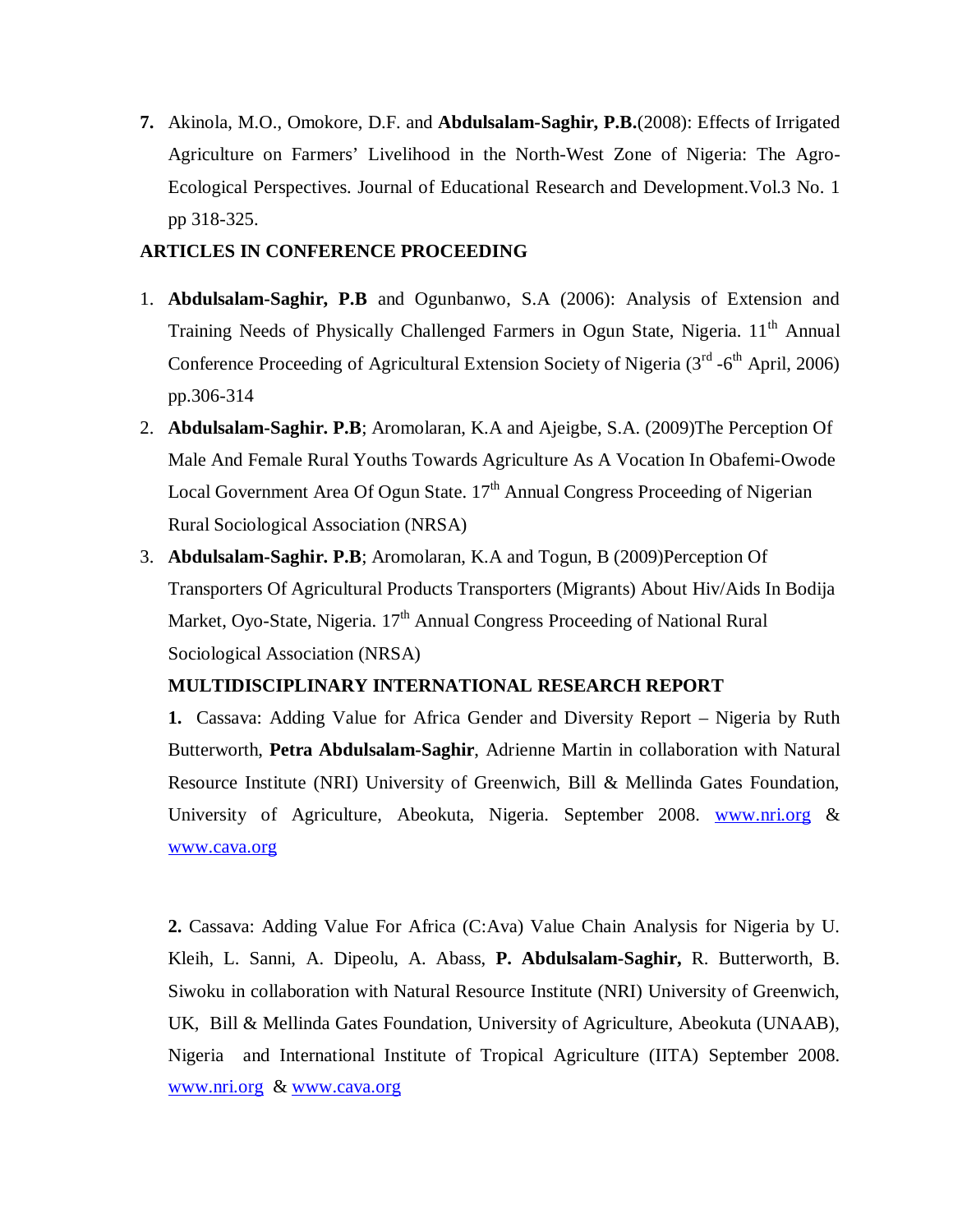**3.** Cassava: Adding Value For Africa (C:Ava) Scoping Study for Objective 1. August, 2008 by Richard Lamboll, Richard Gibson, L. Sanni, A. Dipeolu, Paul Ilona, **P. Abdulsalam-Saghir,** R. Butterworth, B. Siwoku in collaboration with Natural Resource Institute (NRI) University of Greenwich, UK, Bill & Mellinda Gates Foundation, University of Agriculture, Abeokuta (UNAAB), Nigeria and International Institute of Tropical Agriculture (IITA) September 2008 www.nri.org & www.cava.org

**4.** Gender And Diversity Audit – Nigeria by Lora Forsythe, **Petra Abdulsalam-Saghir** and Adrienne Martin in collaboration with Natural Resource Institute (NRI) University of Greenwich, UK, Bill & Mellinda Gates Foundation, University of Agriculture, Abeokuta (UNAAB), Nigeria , April 2009. www.nri.org & www.cava.org

## **TEAM MEMBER**

- Gender Specialist for Cassava: Adding Value for Africa (C:AVA), Nigeria. (Contract number: BO199x13) in collaboration with Natural Resources Institute (NRI) of the University of Greenwich at Medway, Central Avenue, Chatham Maritime. Kent, ME4 4TB and University of Agriculture (UNAAB) (on - going)
- Gender Specialist for Cassava: Adding Value for Africa (C:AVA) (Contract number: BO199x8) in collaboration with Natural Resources Institute (NRI) of the University of Greenwich at Medway, Central Avenue, Chatham Maritime. Kent and University of Agriculture (UNAAB) (completed)
- Participated as a Gender expert and Report coordinator on the evaluation/ research on the Staff/Student Relationship for Academic Excellence: Institute of Development Research ABU Zaria 1999-2000
- Community Participatory Development: Cases of Selected Communities in the Northern States University Board of Research 2000 - Participatory Development Unit Institute of Development research A.B.U Zaria.
- Assessment of Support Services Needs for Improving the Performance of SMES Clusters In Nigeria-UNDP/SMEDAN(PEAK OLAM) *-UNDP Web* -January, 2006